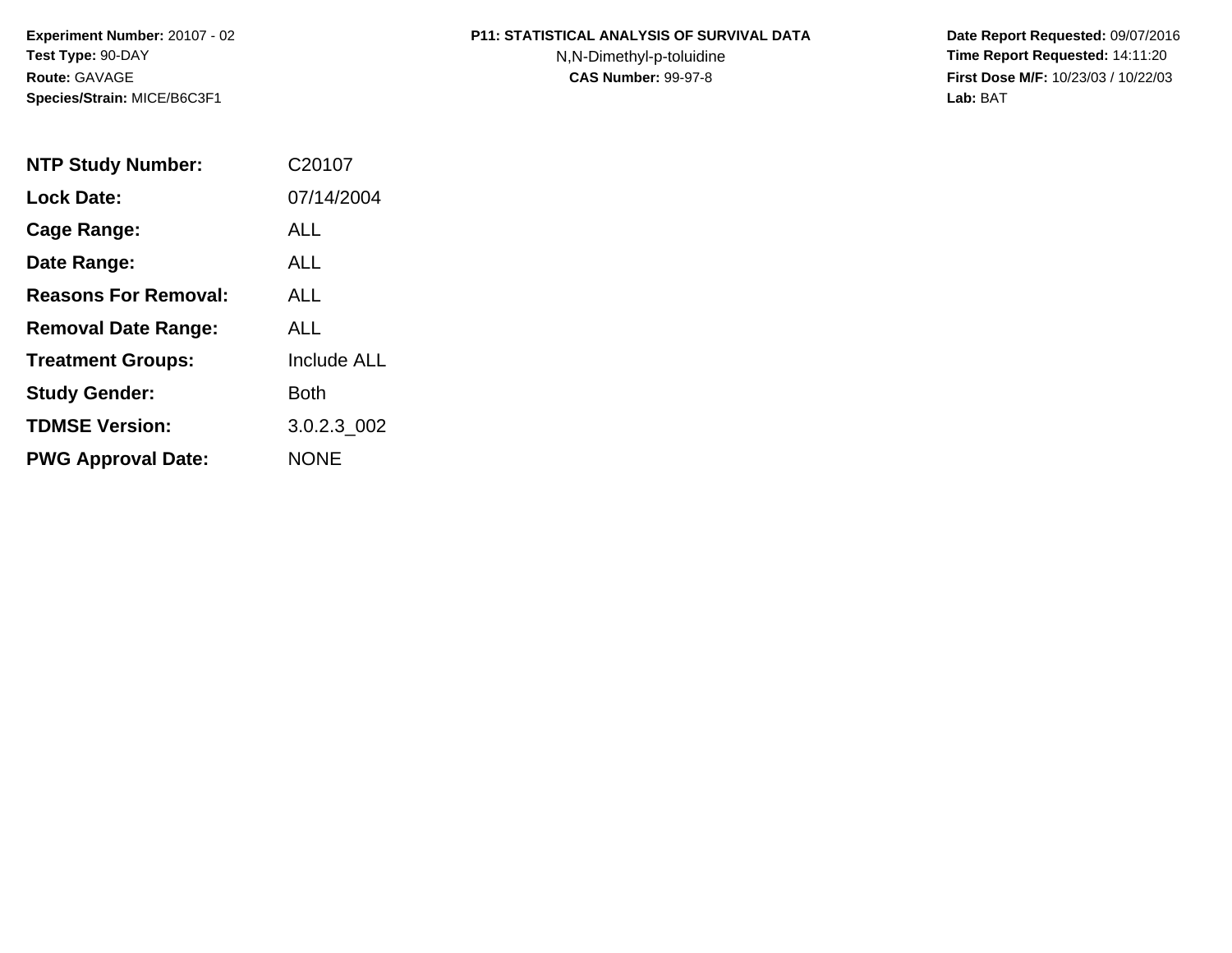N,N-Dimethyl-p-toluidine

 **Date Report Requested:** 09/07/2016 **Time Report Requested:** 14:11:20 **First Dose M/F:** 10/23/03 / 10/22/03<br>**Lab:** BAT **Lab:** BAT

# **MALE MICE**

FIRST TERMINAL SACRIFICE AT **93** DAYS

INDIVIDUAL SURVIVAL TIMES (DAYS)

| $DOSE = 0$ MG/KG           |                     |                   |                    |
|----------------------------|---------------------|-------------------|--------------------|
| <b>TOTAL 10</b>            | UNCENSORED DEATHS 0 | CENSORED DEATHS 0 | <b>TERMINAL 10</b> |
| UNCENSORED DEATH DAYS      |                     |                   |                    |
| None                       |                     |                   |                    |
| <b>CENSORED DEATH DAYS</b> |                     |                   |                    |
| None                       |                     |                   |                    |
| $DOSE = 15 MG/KG$          |                     |                   |                    |
| <b>TOTAL 10</b>            | UNCENSORED DEATHS 0 | CENSORED DEATHS 0 | <b>TERMINAL 10</b> |
| UNCENSORED DEATH DAYS      |                     |                   |                    |
| None                       |                     |                   |                    |
| CENSORED DEATH DAYS        |                     |                   |                    |
| None                       |                     |                   |                    |
| $DOSE = 30 MG/KG$          |                     |                   |                    |
| <b>TOTAL 10</b>            | UNCENSORED DEATHS 0 | CENSORED DEATHS 0 | <b>TERMINAL 10</b> |
| UNCENSORED DEATH DAYS      |                     |                   |                    |
| None                       |                     |                   |                    |
| <b>CENSORED DEATH DAYS</b> |                     |                   |                    |
| None                       |                     |                   |                    |
| $DOSE = 60 MG/KG$          |                     |                   |                    |
| TOTAL 10                   | UNCENSORED DEATHS 0 | CENSORED DEATHS 0 | <b>TERMINAL 10</b> |
| UNCENSORED DEATH DAYS      |                     |                   |                    |
| None                       |                     |                   |                    |
| <b>CENSORED DEATH DAYS</b> |                     |                   |                    |
| None                       |                     |                   |                    |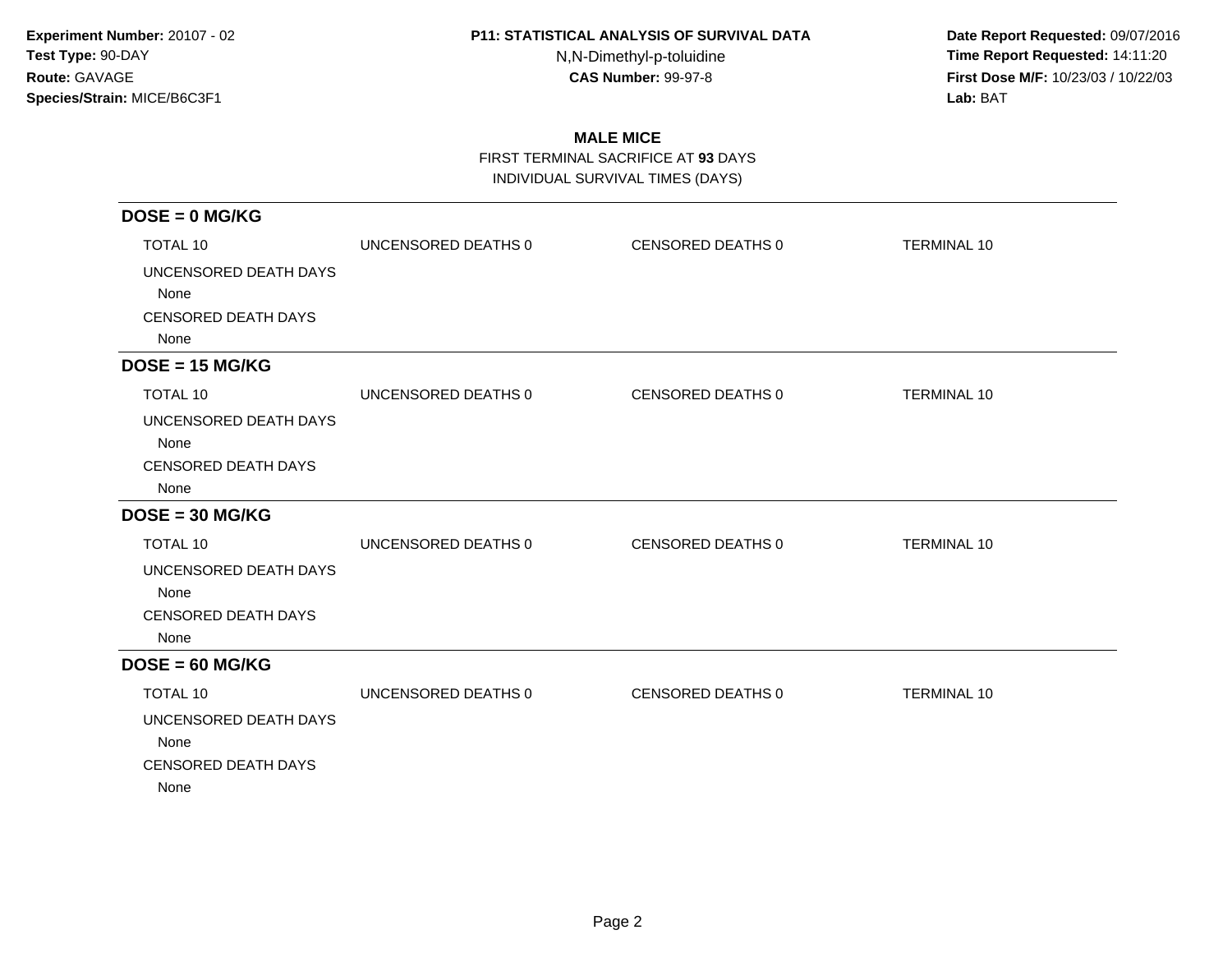N,N-Dimethyl-p-toluidine

 **Date Report Requested:** 09/07/2016 **Time Report Requested:** 14:11:20 **First Dose M/F:** 10/23/03 / 10/22/03<br>**Lab:** BAT **Lab:** BAT

## **MALE MICE**

 FIRST TERMINAL SACRIFICE AT **93** DAYSINDIVIDUAL SURVIVAL TIMES (DAYS)

| $DOSE = 125 MG/KG$         |   |    |   |                     |   |   |   |                   |                   |
|----------------------------|---|----|---|---------------------|---|---|---|-------------------|-------------------|
| TOTAL 10                   |   |    |   | UNCENSORED DEATHS 3 |   |   |   | CENSORED DEATHS 0 | <b>TERMINAL 7</b> |
| UNCENSORED DEATH DAYS      |   |    |   |                     |   |   |   |                   |                   |
| 8                          | 9 | 77 |   |                     |   |   |   |                   |                   |
| <b>CENSORED DEATH DAYS</b> |   |    |   |                     |   |   |   |                   |                   |
| None                       |   |    |   |                     |   |   |   |                   |                   |
| $DOSE = 250 MG/KG$         |   |    |   |                     |   |   |   |                   |                   |
| TOTAL 10                   |   |    |   | UNCENSORED DEATHS 9 |   |   |   | CENSORED DEATHS 0 | <b>TERMINAL 1</b> |
| UNCENSORED DEATH DAYS      |   |    |   |                     |   |   |   |                   |                   |
| 3                          | 3 | 3  | 3 | 3                   | 3 | 5 | 5 | 9                 |                   |
| <b>CENSORED DEATH DAYS</b> |   |    |   |                     |   |   |   |                   |                   |
| None                       |   |    |   |                     |   |   |   |                   |                   |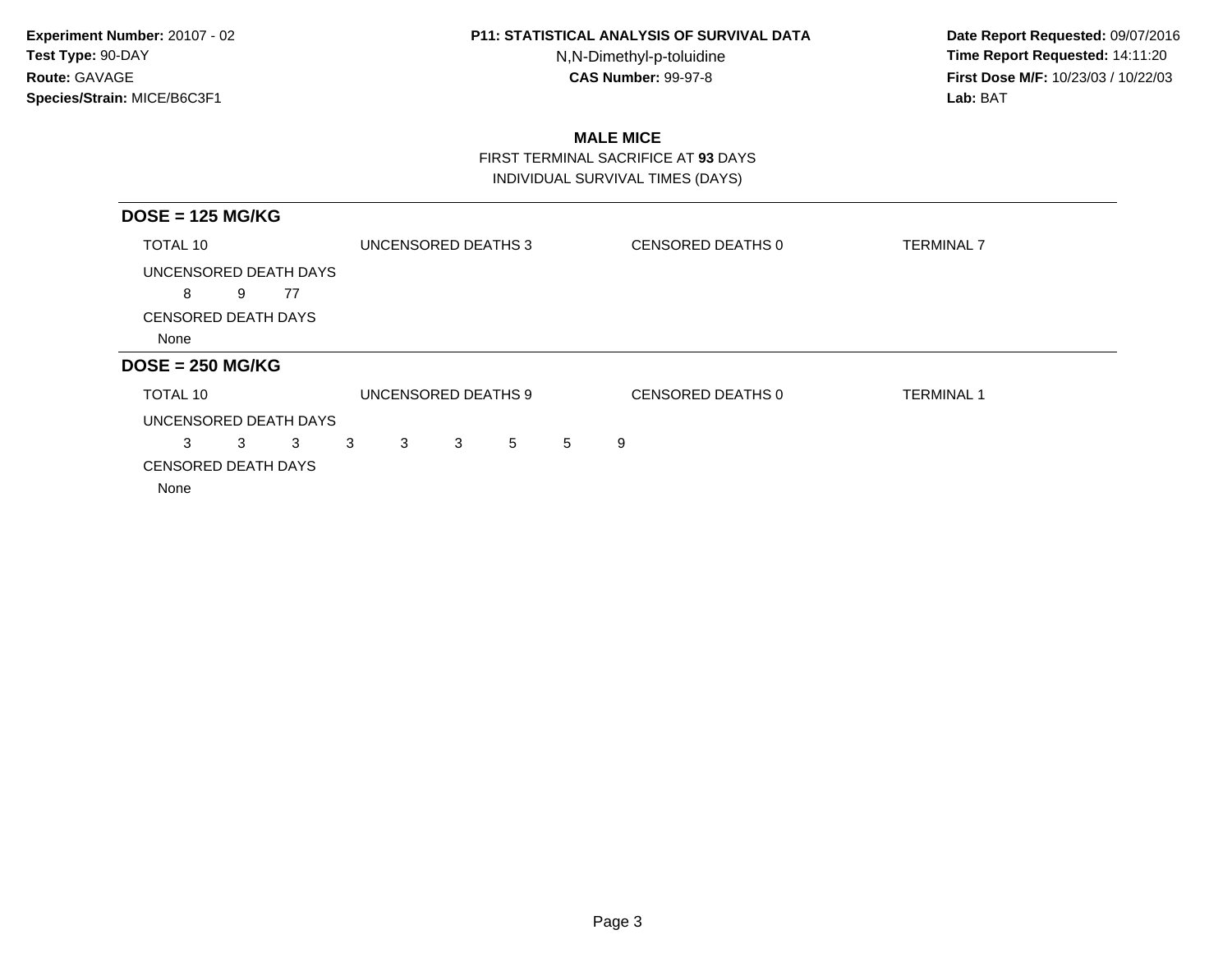**Experiment Number:** 20107 - 02**Test Type:** 90-DAY**Route:** GAVAGE**Species/Strain:** MICE/B6C3F1

#### **P11: STATISTICAL ANALYSIS OF SURVIVAL DATA**

N,N-Dimethyl-p-toluidine

 **Date Report Requested:** 09/07/2016 **Time Report Requested:** 14:11:20 **First Dose M/F:** 10/23/03 / 10/22/03<br>**Lab:** BAT **Lab:** BAT

# **MALE MICE**

FIRST TERMINAL SACRIFICE AT **93** DAYS

|                  |       |       |       | <b>KAPLAN-MEIER SURVIVAL PROBABILITY ESTIMATES (%)</b> |             |       |       |       |       |       |  |
|------------------|-------|-------|-------|--------------------------------------------------------|-------------|-------|-------|-------|-------|-------|--|
| <b>DOSE</b>      |       |       |       |                                                        | TIME (DAYS) |       |       |       |       |       |  |
|                  | 10    | 20    | 30    | 40                                                     | 50          | 60    | 70    | 80    | 90    | 93(A) |  |
| 0 MG/KG          | 100.0 | 100.0 | 100.0 | 100.0                                                  | 100.0       | 100.0 | 100.0 | 100.0 | 100.0 | 100.0 |  |
| 15 MG/KG         | 100.0 | 100.0 | 100.0 | 100.0                                                  | 100.0       | 100.0 | 100.0 | 100.0 | 100.0 | 100.0 |  |
| 30 MG/KG         | 100.0 | 100.0 | 100.0 | 100.0                                                  | 100.0       | 100.0 | 100.0 | 100.0 | 100.0 | 100.0 |  |
| 60 MG/KG         | 100.0 | 100.0 | 100.0 | 100.0                                                  | 100.0       | 100.0 | 100.0 | 100.0 | 100.0 | 100.0 |  |
| <b>125 MG/KG</b> | 80.0  | 80.0  | 80.0  | 80.0                                                   | 80.0        | 80.0  | 80.0  | 70.0  | 70.0  | 70.0  |  |
| <b>250 MG/KG</b> | 10.0  | 10.0  | 10.0  | 10.0                                                   | 10.0        | 10.0  | 10.0  | 10.0  | 10.0  | 10.0  |  |

<sup>(</sup>A) FIRST TERMINAL SACRIFICE<br>(B) THE FIRST ENTRY IS THE TREND TEST (TARONE, 1975) RESULT. SUBSEQUENT ENTRIES ARE THE RESULTS OF PAIRWISE TESTS (COX, 1972). NEGATIVE TRENDS ARE INDICATED BY "N".<br>(C) MEAN OF ALL UNCENSORED D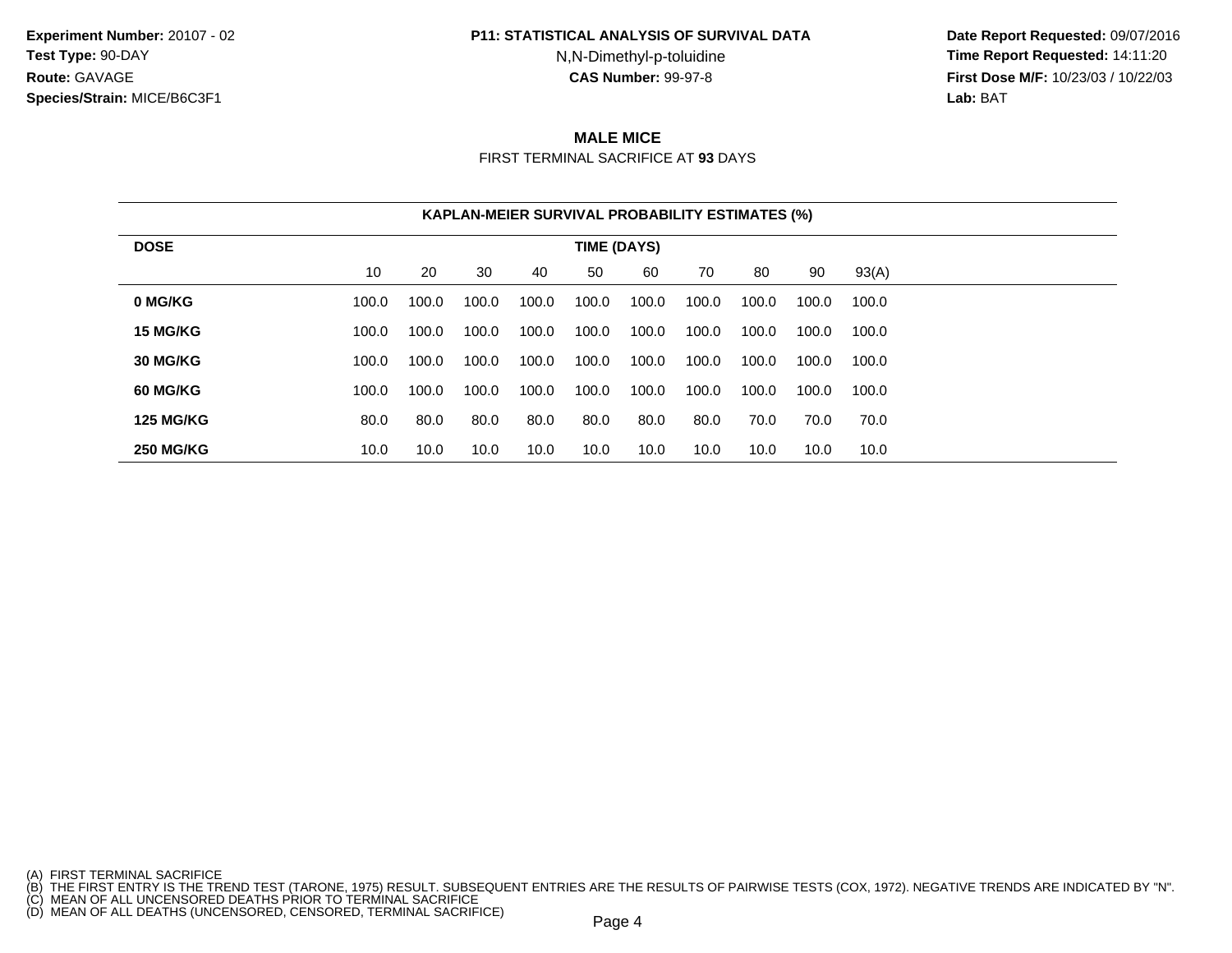N,N-Dimethyl-p-toluidine

 **Date Report Requested:** 09/07/2016 **Time Report Requested:** 14:11:20 **First Dose M/F:** 10/23/03 / 10/22/03<br>**Lab:** BAT **Lab:** BAT

# **MALE MICE**

FIRST TERMINAL SACRIFICE AT **93** DAYS

#### **SURVIVAL SUMMARY STATISTICSDOSE** 0 MG/KG 15 MG/KG 30 MG/KG 60 MG/KG **SURVIVAL AT END OF STUDY** 100.0%% 100.0% 100.0% 100.0% 100.0% 100.0% (KAPLAN-MEIER)**SIGNIFICANCE (B)** P<0.001 ----- ----- ----- (LIFE TABLE)**MEAN DAY OF** . . . . **NATURAL DEATHS (C)** (.) (.) (.) (.) (STANDARD ERROR)**MEAN LIFE SPAN (D)** 93.0 $\begin{array}{ccc} 0 & 93.0 & 93.0 & \end{array}$ (STANDARD ERROR) (0.0) $(0.0)$   $(0.0)$   $(0.0)$   $(0.0)$

| <b>DOSE</b>                                                         | 125 MG/KG      | 250 MG/KG     |
|---------------------------------------------------------------------|----------------|---------------|
| SURVIVAL AT END OF STUDY<br>(KAPLAN-MEIER)                          | 70.0%          | 10.0%         |
| <b>SIGNIFICANCE (B)</b><br>(LIFE TABLE)                             | $P=0.210$      | P < 0.001     |
| <b>MEAN DAY OF</b><br><b>NATURAL DEATHS (C)</b><br>(STANDARD ERROR) | 31.3<br>(22.8) | 4.1<br>(0.7)  |
| <b>MEAN LIFE SPAN (D)</b><br>(STANDARD ERROR)                       | 74.5<br>(11.1) | 13.0<br>(8.9) |

(A) FIRST TERMINAL SACRIFICE

(B) THE FIRST ENTRY IS THE TREND TEST (TARONE, 1975) RESULT. SUBSEQUENT ENTRIES ARE THE RESULTS OF PAIRWISE TESTS (COX, 1972). NEGATIVE TRENDS ARE INDICATED BY "N".<br>(C) MEAN OF ALL UNCENSORED DEATHS PRIOR TO TERMINAL SACRI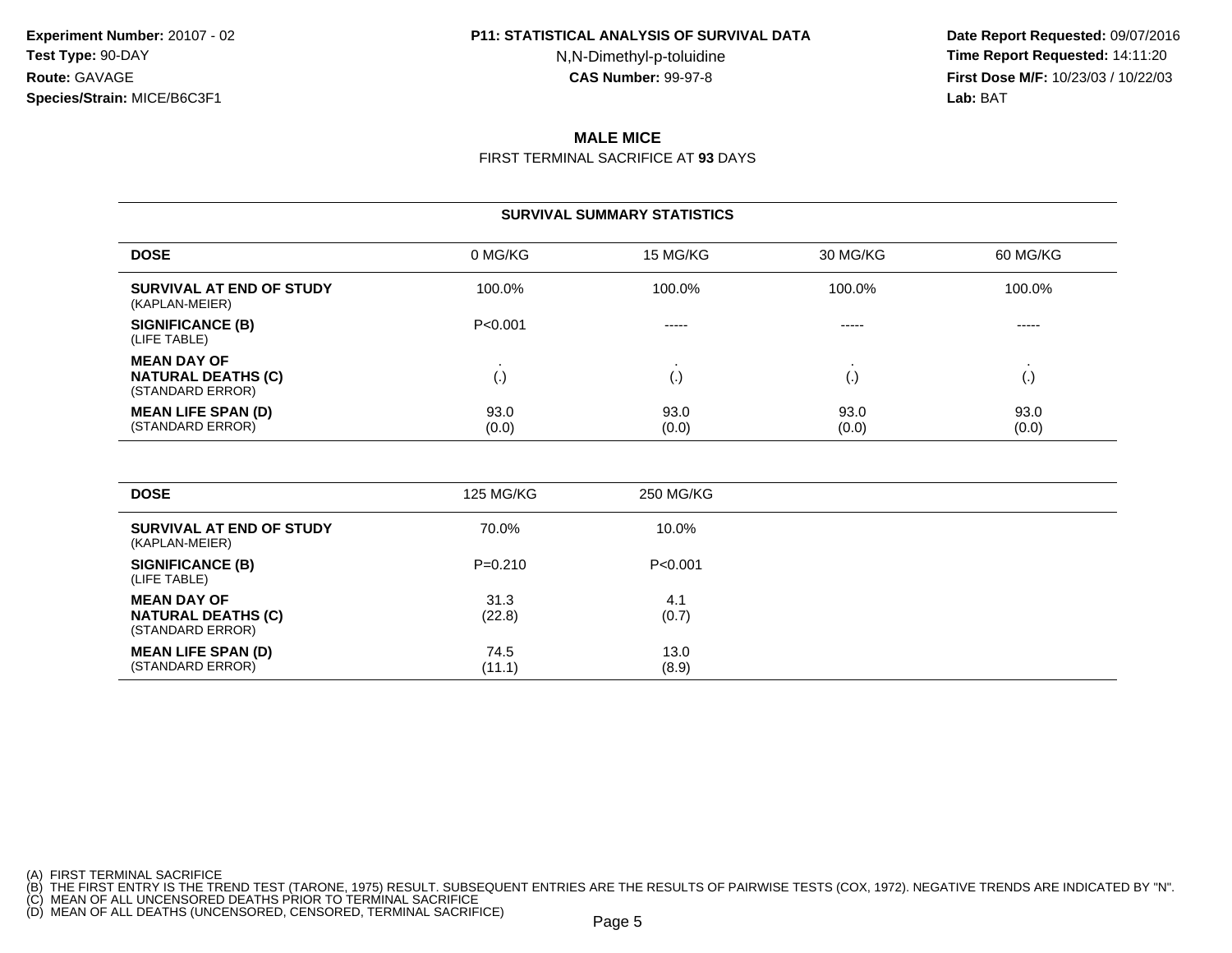N,N-Dimethyl-p-toluidine

 **Date Report Requested:** 09/07/2016 **Time Report Requested:** 14:11:20 **First Dose M/F:** 10/23/03 / 10/22/03<br>**Lab:** BAT **Lab:** BAT

## **FEMALE MICE**

FIRST TERMINAL SACRIFICE AT **93** DAYS

INDIVIDUAL SURVIVAL TIMES (DAYS)

| $DOSE = 0$ MG/KG                   |                     |                   |                    |
|------------------------------------|---------------------|-------------------|--------------------|
| TOTAL 10                           | UNCENSORED DEATHS 0 | CENSORED DEATHS 0 | <b>TERMINAL 10</b> |
| UNCENSORED DEATH DAYS              |                     |                   |                    |
| None                               |                     |                   |                    |
| <b>CENSORED DEATH DAYS</b>         |                     |                   |                    |
| None                               |                     |                   |                    |
| $DOSE = 15 MG/KG$                  |                     |                   |                    |
| TOTAL 10                           | UNCENSORED DEATHS 0 | CENSORED DEATHS 0 | <b>TERMINAL 10</b> |
| UNCENSORED DEATH DAYS              |                     |                   |                    |
| None                               |                     |                   |                    |
| <b>CENSORED DEATH DAYS</b><br>None |                     |                   |                    |
| $DOSE = 30 MG/KG$                  |                     |                   |                    |
| <b>TOTAL 10</b>                    | UNCENSORED DEATHS 0 | CENSORED DEATHS 0 | <b>TERMINAL 10</b> |
| UNCENSORED DEATH DAYS              |                     |                   |                    |
| None                               |                     |                   |                    |
| <b>CENSORED DEATH DAYS</b>         |                     |                   |                    |
| None                               |                     |                   |                    |
| $DOSE = 60 MG/KG$                  |                     |                   |                    |
| TOTAL 10                           | UNCENSORED DEATHS 0 | CENSORED DEATHS 0 | <b>TERMINAL 10</b> |
| UNCENSORED DEATH DAYS              |                     |                   |                    |
| None                               |                     |                   |                    |
| <b>CENSORED DEATH DAYS</b><br>None |                     |                   |                    |
|                                    |                     |                   |                    |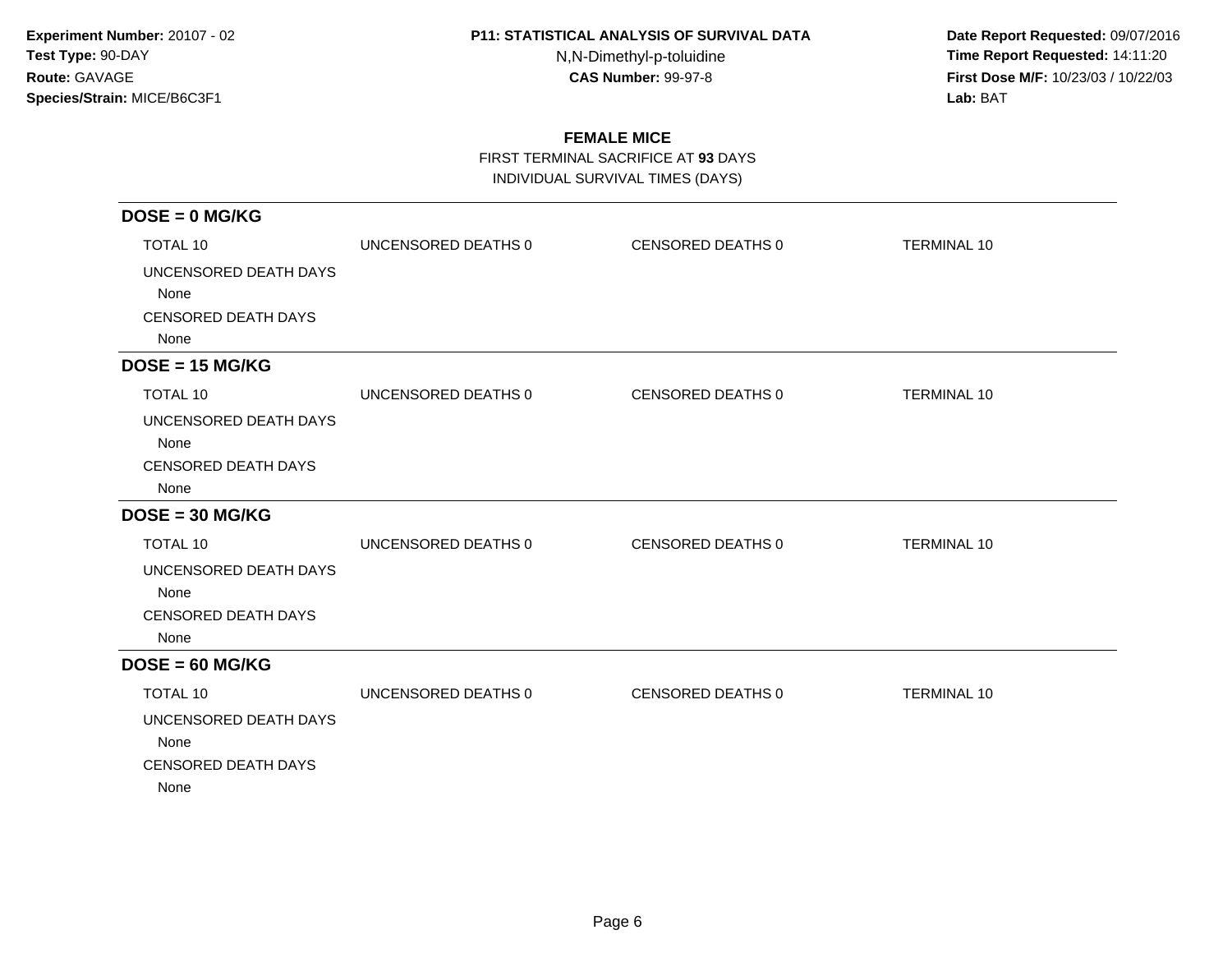N,N-Dimethyl-p-toluidine

 **Date Report Requested:** 09/07/2016 **Time Report Requested:** 14:11:20 **First Dose M/F:** 10/23/03 / 10/22/03<br>**Lab:** BAT **Lab:** BAT

## **FEMALE MICE**

 FIRST TERMINAL SACRIFICE AT **93** DAYSINDIVIDUAL SURVIVAL TIMES (DAYS)

| $DOSE = 125 MG/KG$         |   |   |   |                     |                |                      |                |             |                   |                   |
|----------------------------|---|---|---|---------------------|----------------|----------------------|----------------|-------------|-------------------|-------------------|
| TOTAL 10                   |   |   |   | UNCENSORED DEATHS 2 |                |                      |                |             | CENSORED DEATHS 0 | <b>TERMINAL 8</b> |
| UNCENSORED DEATH DAYS      |   |   |   |                     |                |                      |                |             |                   |                   |
| 4                          | 4 |   |   |                     |                |                      |                |             |                   |                   |
| <b>CENSORED DEATH DAYS</b> |   |   |   |                     |                |                      |                |             |                   |                   |
| None                       |   |   |   |                     |                |                      |                |             |                   |                   |
| $DOSE = 250 MG/KG$         |   |   |   |                     |                |                      |                |             |                   |                   |
| TOTAL 10                   |   |   |   |                     |                | UNCENSORED DEATHS 10 |                |             | CENSORED DEATHS 0 | TERMINAL 0        |
| UNCENSORED DEATH DAYS      |   |   |   |                     |                |                      |                |             |                   |                   |
| 2                          | 2 | 3 | 3 | 3                   | $\overline{4}$ | $\overline{4}$       | $\overline{4}$ | $5^{\circ}$ | 5                 |                   |
| <b>CENSORED DEATH DAYS</b> |   |   |   |                     |                |                      |                |             |                   |                   |
| None                       |   |   |   |                     |                |                      |                |             |                   |                   |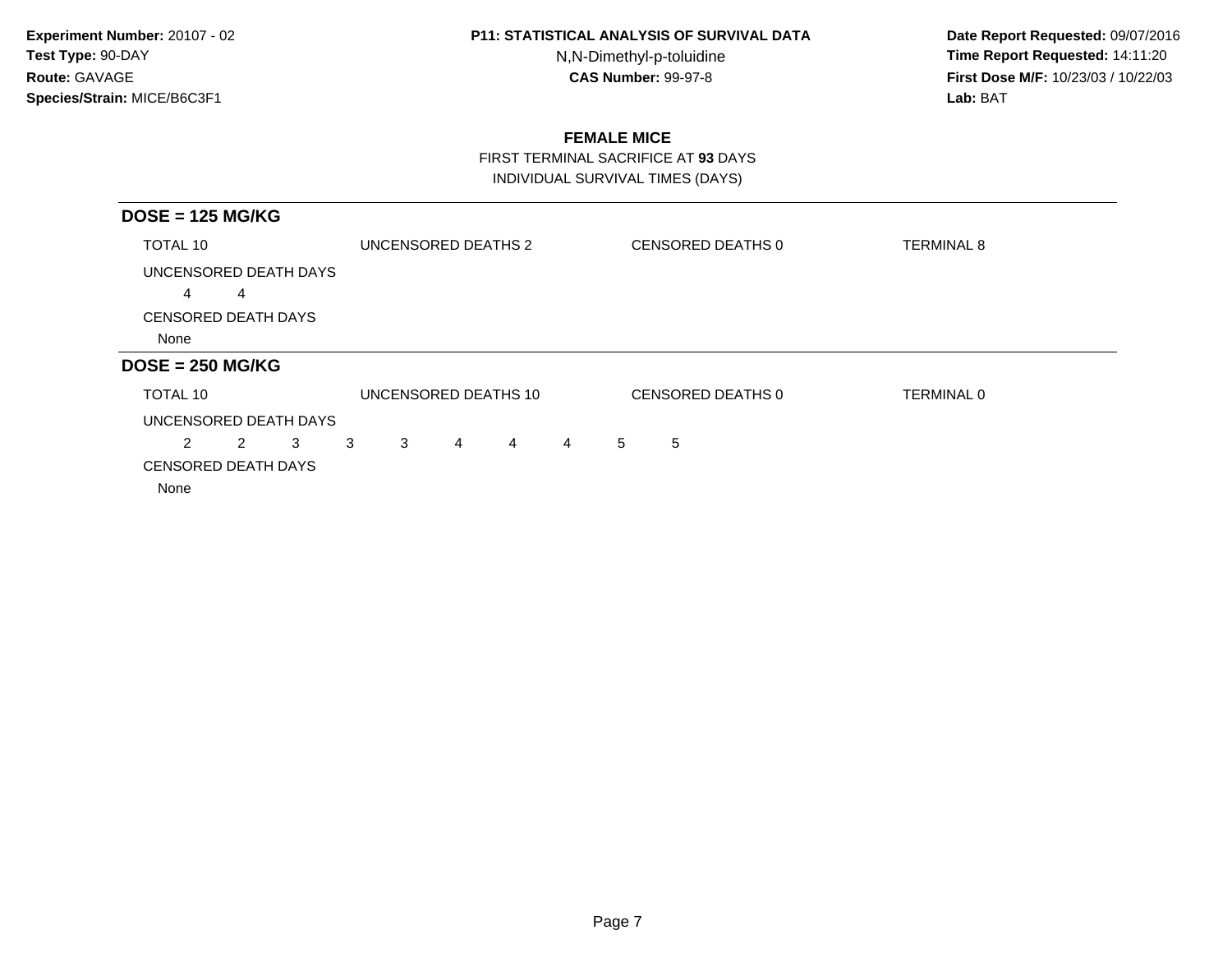**Experiment Number:** 20107 - 02**Test Type:** 90-DAY**Route:** GAVAGE**Species/Strain:** MICE/B6C3F1

#### **P11: STATISTICAL ANALYSIS OF SURVIVAL DATA**

N,N-Dimethyl-p-toluidine

 **Date Report Requested:** 09/07/2016 **Time Report Requested:** 14:11:20 **First Dose M/F:** 10/23/03 / 10/22/03<br>**Lab:** BAT **Lab:** BAT

## **FEMALE MICE**

FIRST TERMINAL SACRIFICE AT **93** DAYS

|                  |       |       |       | <b>KAPLAN-MEIER SURVIVAL PROBABILITY ESTIMATES (%)</b> |             |       |       |       |       |       |
|------------------|-------|-------|-------|--------------------------------------------------------|-------------|-------|-------|-------|-------|-------|
| <b>DOSE</b>      |       |       |       |                                                        | TIME (DAYS) |       |       |       |       |       |
|                  | 10    | 20    | 30    | 40                                                     | 50          | 60    | 70    | 80    | 90    | 93(A) |
| 0 MG/KG          | 100.0 | 100.0 | 100.0 | 100.0                                                  | 100.0       | 100.0 | 100.0 | 100.0 | 100.0 | 100.0 |
| 15 MG/KG         | 100.0 | 100.0 | 100.0 | 100.0                                                  | 100.0       | 100.0 | 100.0 | 100.0 | 100.0 | 100.0 |
| 30 MG/KG         | 100.0 | 100.0 | 100.0 | 100.0                                                  | 100.0       | 100.0 | 100.0 | 100.0 | 100.0 | 100.0 |
| 60 MG/KG         | 100.0 | 100.0 | 100.0 | 100.0                                                  | 100.0       | 100.0 | 100.0 | 100.0 | 100.0 | 100.0 |
| <b>125 MG/KG</b> | 80.0  | 80.0  | 80.0  | 80.0                                                   | 80.0        | 80.0  | 80.0  | 80.0  | 80.0  | 80.0  |
| <b>250 MG/KG</b> | 0.0   | 0.0   | 0.0   | 0.0                                                    | 0.0         | 0.0   | 0.0   | 0.0   | 0.0   | 0.0   |

<sup>(</sup>A) FIRST TERMINAL SACRIFICE<br>(B) THE FIRST ENTRY IS THE TREND TEST (TARONE, 1975) RESULT. SUBSEQUENT ENTRIES ARE THE RESULTS OF PAIRWISE TESTS (COX, 1972). NEGATIVE TRENDS ARE INDICATED BY "N".<br>(C) MEAN OF ALL UNCENSORED D